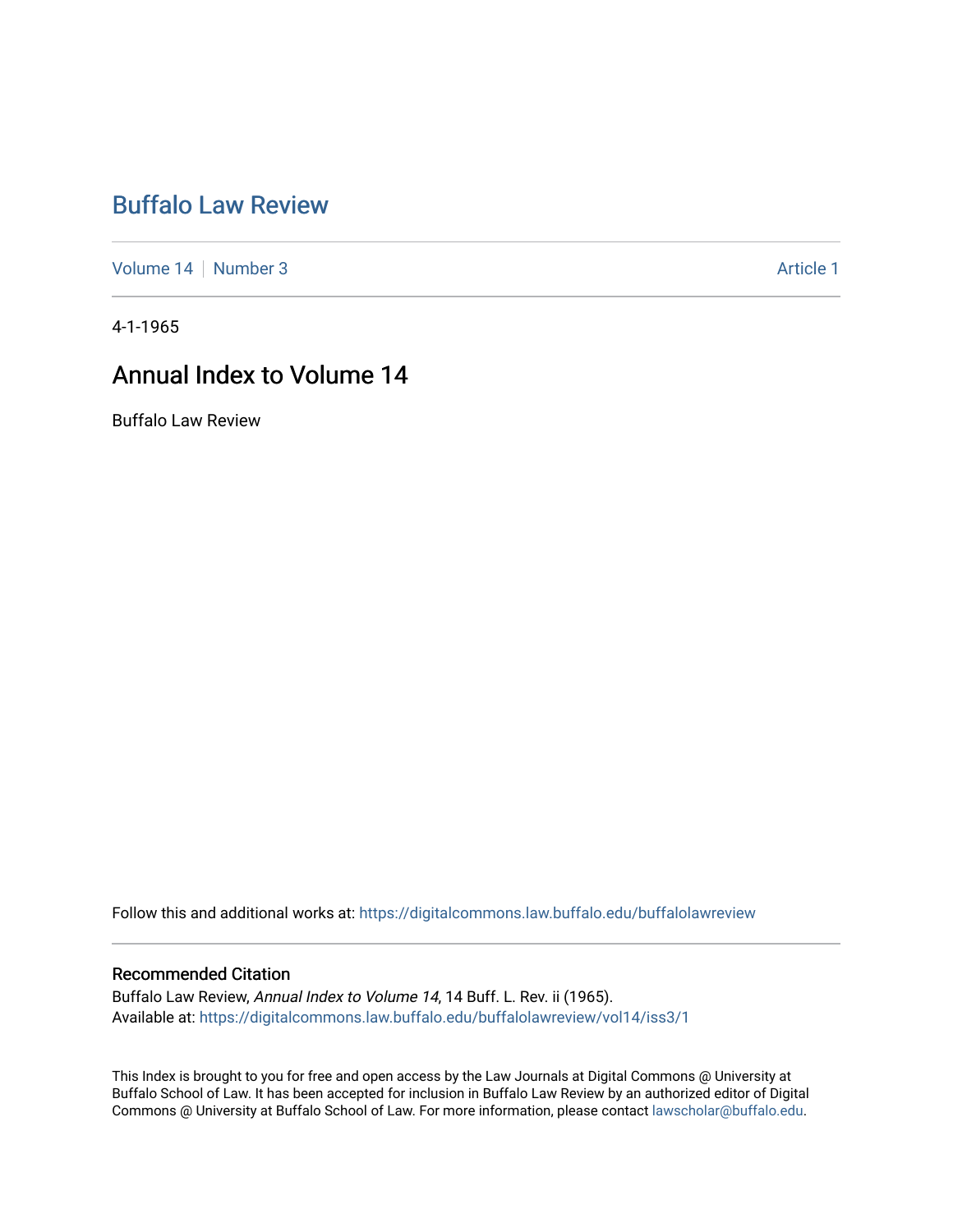## **SUBJECT INDEX**

## **A**

|  | <b>ADMINISTRATIVE LAW</b> |
|--|---------------------------|
|--|---------------------------|

| The Communication Industry and the Policy of Competition<br>Enforcement of Laws Against Discrimination in Employment<br>Federal Interest In Employment Discrimination: Herein The Constitutional Scope | 256<br>100   |
|--------------------------------------------------------------------------------------------------------------------------------------------------------------------------------------------------------|--------------|
| of Executive Power to Withhold Appropriated Funds                                                                                                                                                      | $\mathbf{1}$ |
|                                                                                                                                                                                                        | 16           |
| Publication of State Administrative Regulations—Reform in Slow Motion                                                                                                                                  | 410          |
| Racial Factor May Be Considered By School Board in Correcting Imbalance                                                                                                                                |              |
|                                                                                                                                                                                                        | 279          |
|                                                                                                                                                                                                        | 176          |
| Some General Observations on Administration of State Fair Employment Prac-                                                                                                                             |              |
|                                                                                                                                                                                                        | 114          |
| Supplementary Activities for State Governments Seeking to Eliminate Dis-                                                                                                                               |              |
|                                                                                                                                                                                                        | 148          |
| Tailoring the Techniques to Eliminate and Prevent Employment Discrimination                                                                                                                            |              |
|                                                                                                                                                                                                        | 79           |
|                                                                                                                                                                                                        |              |
| Twenty Years of State Fair Employment Practice Commissions: A Critical                                                                                                                                 |              |
|                                                                                                                                                                                                        | 22           |
| Vocational Training to Improve Opportunities for Minority Groups                                                                                                                                       | 151          |
|                                                                                                                                                                                                        |              |

#### **ANTITRUST AND** TRADE **REGULATION**

|--|--|--|--|--|--|

## **C**

#### CIVIL PROCEDURE

| Appearance and Jurisdictional Motions in New York                                                                                         | 374<br>525            |
|-------------------------------------------------------------------------------------------------------------------------------------------|-----------------------|
| CONSTITUTIONAL LAW                                                                                                                        |                       |
| Desegregation of the Schools: The Present Legal Situation<br>The Federal Interest in Employment Discrimination: Herein the Constitutional | 199<br>208            |
| Scope of Executive Power to Withhold Appropriated Funds                                                                                   | $\blacksquare$<br>512 |
| Racial Factor May Be Considered By School Board in Correcting Imbalance in                                                                | 279                   |
| <b>CONTRACTS</b>                                                                                                                          |                       |
| The Effect of the Statute of Frauds on an Implied Contract<br>Local Contracts and Subcontracts: The Roles of City Government and Private  | 285                   |
|                                                                                                                                           | 140<br>130            |

ŗ

#### **CRIMINAL LAW AND PROCEDURE**

| Coram Nobis—Not Available Where Counsel Has Failed to File Timely Notice        |       |
|---------------------------------------------------------------------------------|-------|
| Court of Appeals Adopts New Procedure for Determining Voluntariness of          |       |
|                                                                                 |       |
| Finding of Guilt Beyond a Reasonable Doubt Does Not Require a Unanimous         |       |
|                                                                                 |       |
| Inclusion of Briefcase in "Frisk" Does Not Create a Constitutionally Protected  |       |
|                                                                                 | 545   |
| Popular Misconceptions Regarding Police Interrogation of Criminal Suspects  274 |       |
| Post-Dated Check May Be Criminal Offense Under § 1292-a of N.Y. Penal Code      | - 288 |
| The Right to Counsel and the Indigent Accused in Courts of Criminal Jurisdic-   |       |
|                                                                                 |       |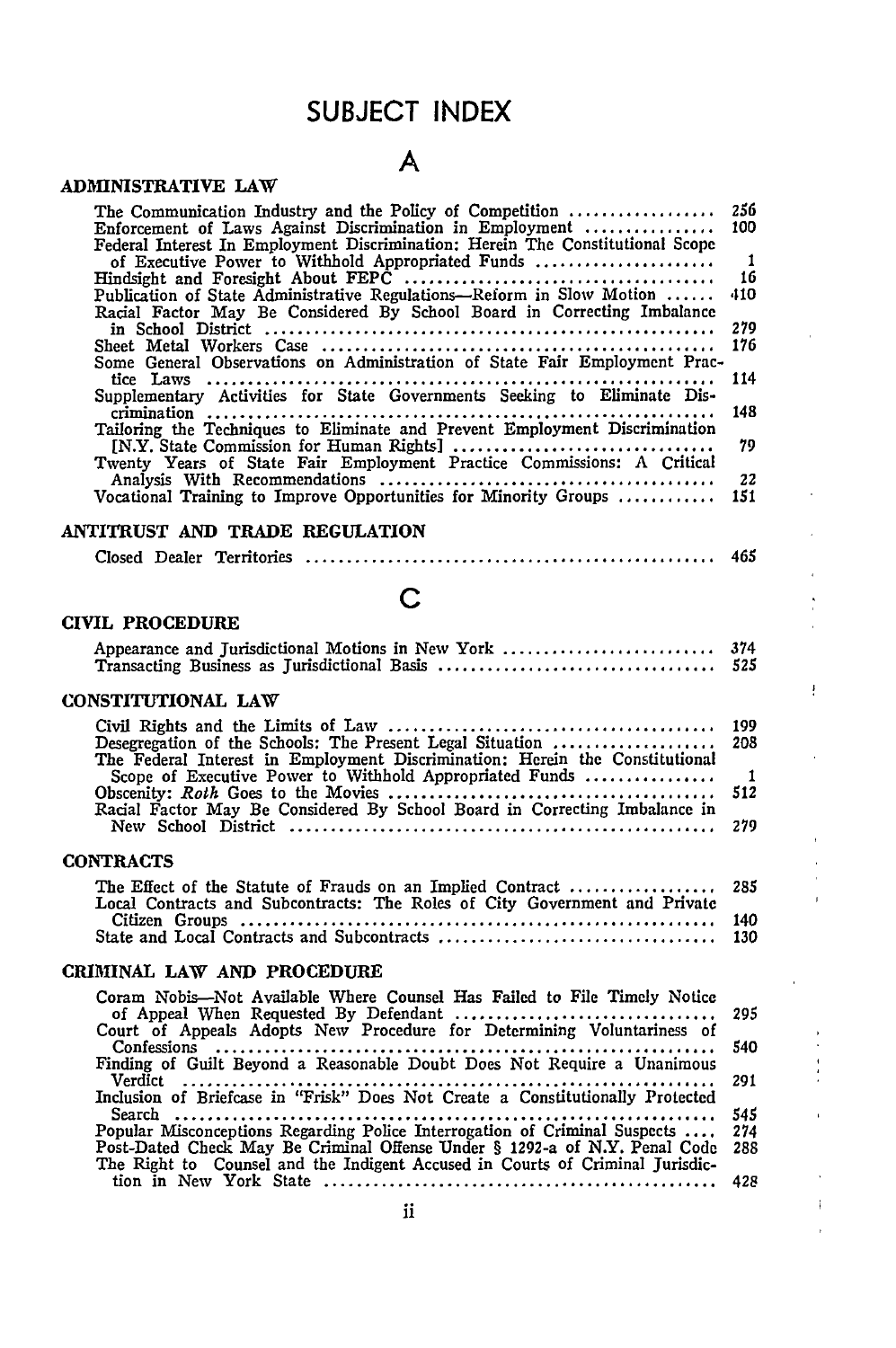#### **D**

#### **DECEDENTS' ESTATES AND TRUSTS**

| The Income Beneficiary of One Trust Which Shares Ownership in a Corporation   |  |
|-------------------------------------------------------------------------------|--|
| With Another Trust Found to be an Incidental Beneficiary of the Latter Trust  |  |
|                                                                               |  |
| Trial By Tury as of Right in Surrogate's Court—Available to Executors in Com- |  |
|                                                                               |  |
|                                                                               |  |

#### **EVIDENCE**

|  |  |  | Evidence Illegally Obtained By Private Parties Admissible in Civil Action  550 |  |  |
|--|--|--|--------------------------------------------------------------------------------|--|--|
|  |  |  |                                                                                |  |  |

 $\sim 10^7$ 

## F

**E**

#### **FAMILY LAW**

| Anti-Heart Balm Act--Legal Sufficiency of Action for Money Damages Based     |  |
|------------------------------------------------------------------------------|--|
|                                                                              |  |
|                                                                              |  |
| Separation Agreement—Invalid Where Payments to Spouse Induced Divorce  318   |  |
| Validity of Mexican Bilateral Divorce Decree Upheld Where Official Residence |  |
|                                                                              |  |

## **J**

#### **JURISPRUDENCE**

| Concerning the Responsibility and the Craftsmanship of the Judge: A Review |  |  |  |  |  |
|----------------------------------------------------------------------------|--|--|--|--|--|
| of Julius Stone's Legal System and Lawyers' Reasoning, in Light of Recent  |  |  |  |  |  |
|                                                                            |  |  |  |  |  |

L

#### **LABOR LAW**

| Enforcement of Laws Against Discrimination in Employment  100               |                |
|-----------------------------------------------------------------------------|----------------|
| Federal Interest in Employment Discrimination: Herein the Constitutional    |                |
| Scope of Executive Power to Withhold Appropriated Funds                     | $\blacksquare$ |
|                                                                             | -16            |
| Local Contracts and Subcontracts: The Role of City Government and Private   |                |
|                                                                             | 140            |
|                                                                             | 176            |
| Some General Observations on Administration of State Fair Employment Prac-  |                |
|                                                                             | 114            |
|                                                                             | 130            |
| Tailoring the Techniques to Eliminate and Prevent Employment Discrimination | 79             |
| Twenty Years of State Fair Employment Practice Commissions: A Critical      |                |
|                                                                             | 22             |
| Vocational Training to Improve Opportunities for Minority Groups            | 151            |
|                                                                             |                |

#### **LEGAL EDUCATION**

|--|--|--|--|--|--|--|--|--|

#### **LOCAL GOVERNMENT AND MUNICIPAL LAW**

| Fellow Servant Rule Not a Valid Defense to Liability of City for Negligence |  |
|-----------------------------------------------------------------------------|--|
|                                                                             |  |
|                                                                             |  |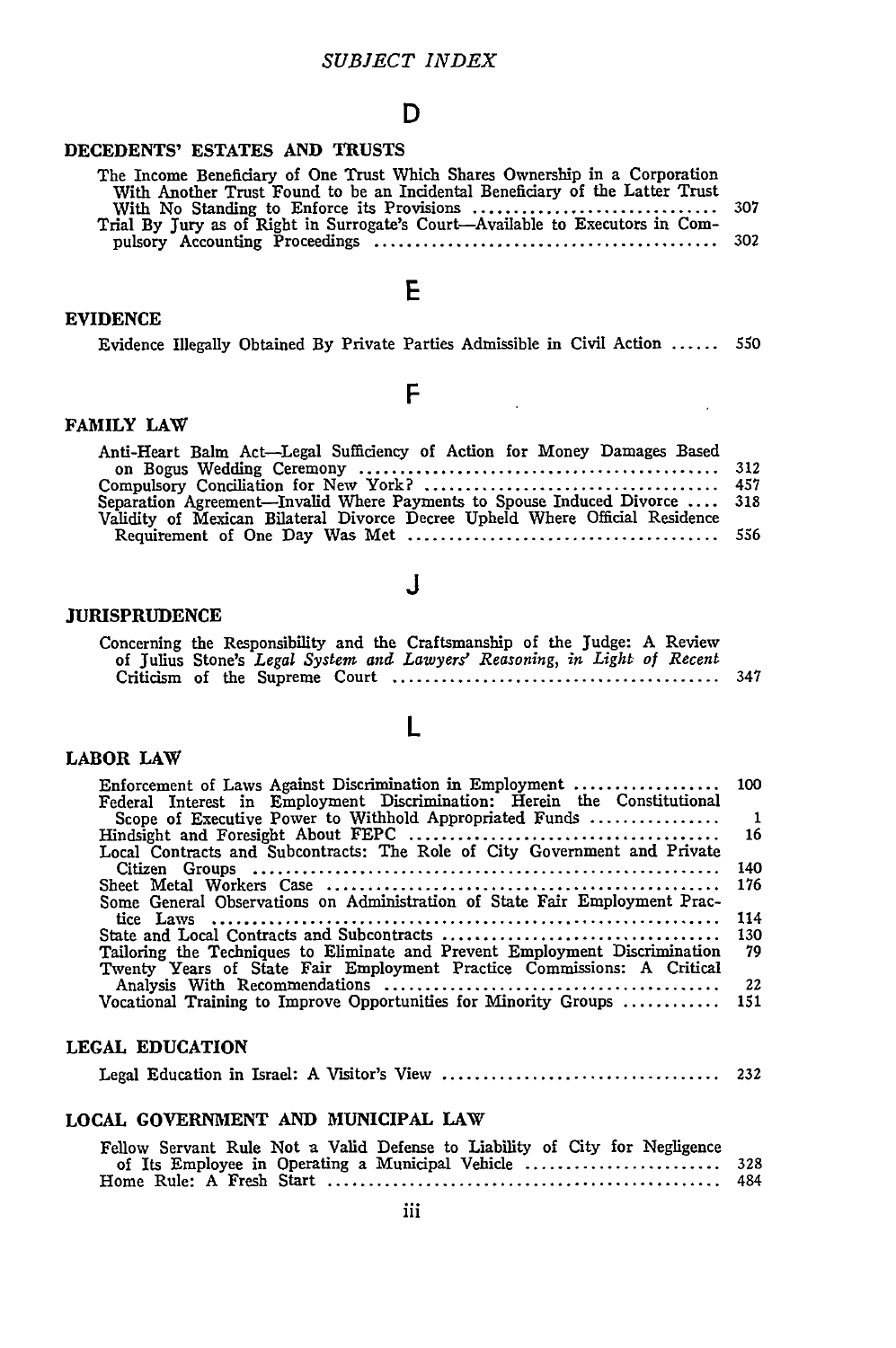#### *BUFFALO LAW REVIEW*

| Local Contracts and Subcontracts: The Roles of City Government and Private |  |
|----------------------------------------------------------------------------|--|
| Supplementary Activities for State Governments Seeking to Eliminate Dis-   |  |
|                                                                            |  |

## T

TORTS

| Anti-Heart Balm Act—Legal Sufficiency of Action for Money Damages Based          |  |
|----------------------------------------------------------------------------------|--|
| Complaint Alleging Mother's Mental Distress With Physical Manifestations         |  |
| Caused by Witnessing Death of Her Son by Alleged Negligence of Defendant         |  |
| Fellow Servant Rule Not a Valid Defense to Liability of City for Negligence      |  |
|                                                                                  |  |
|                                                                                  |  |
| Negligent Infliction of Mental Distress: The Question of Bystander Recovery  499 |  |

 $\frac{1}{3}$ j

 $\ddot{\phantom{1}}$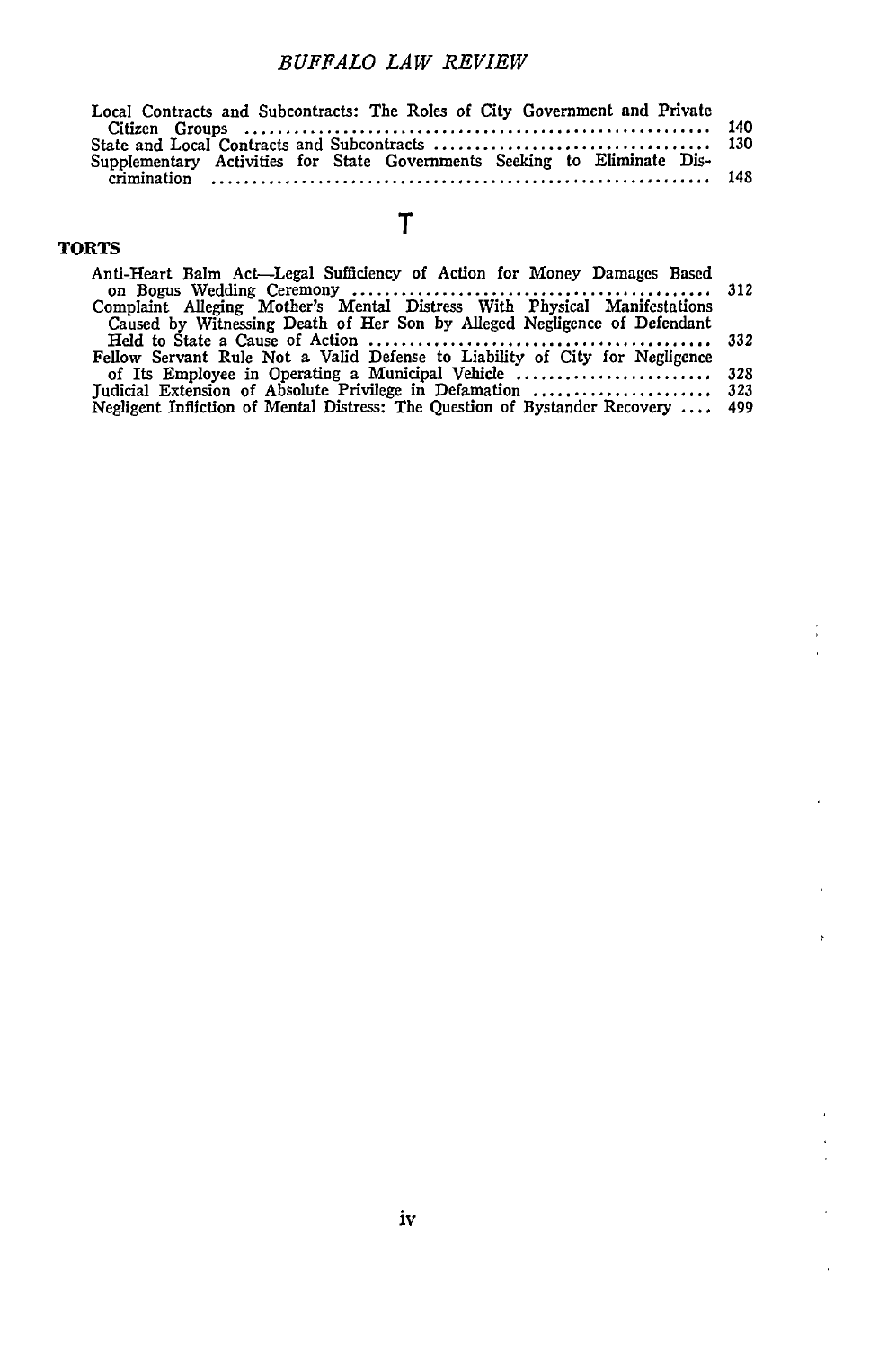## TABLE OF **CASES**

| B                                                                                     | 279                                           |
|---------------------------------------------------------------------------------------|-----------------------------------------------|
| $\mathbf C$                                                                           | 307<br>285                                    |
| G                                                                                     | 302                                           |
| н                                                                                     | 332                                           |
| L                                                                                     | 176                                           |
| P                                                                                     |                                               |
|                                                                                       | 288<br>291<br>540<br>295<br>295<br>545<br>328 |
| R.                                                                                    | 556                                           |
| S                                                                                     | 550<br>465<br>323                             |
| Т<br>Trans-Lux Distrib. Corp. v. Bd. of Regents of the Univ. of the State of New York | 512<br>312                                    |
| Ħ                                                                                     | 465<br>465                                    |
| v                                                                                     | 318                                           |

#### TABLE OF **NOTES AND COMMENTS**

| Anti-Heart Balm Act—Legal Sufficiency of Action for Money Damages Based on         |  |
|------------------------------------------------------------------------------------|--|
|                                                                                    |  |
|                                                                                    |  |
| Complaint Alleging Mother's Mental Distress with Physical Manifestations Caused    |  |
| by Witnessing Death of Her Son by Alleged Negligence of Defendant Held to State    |  |
|                                                                                    |  |
| Coram Nobis Not Available Where Counsel Has Failed to File Timely Notice of Appeal |  |
|                                                                                    |  |
|                                                                                    |  |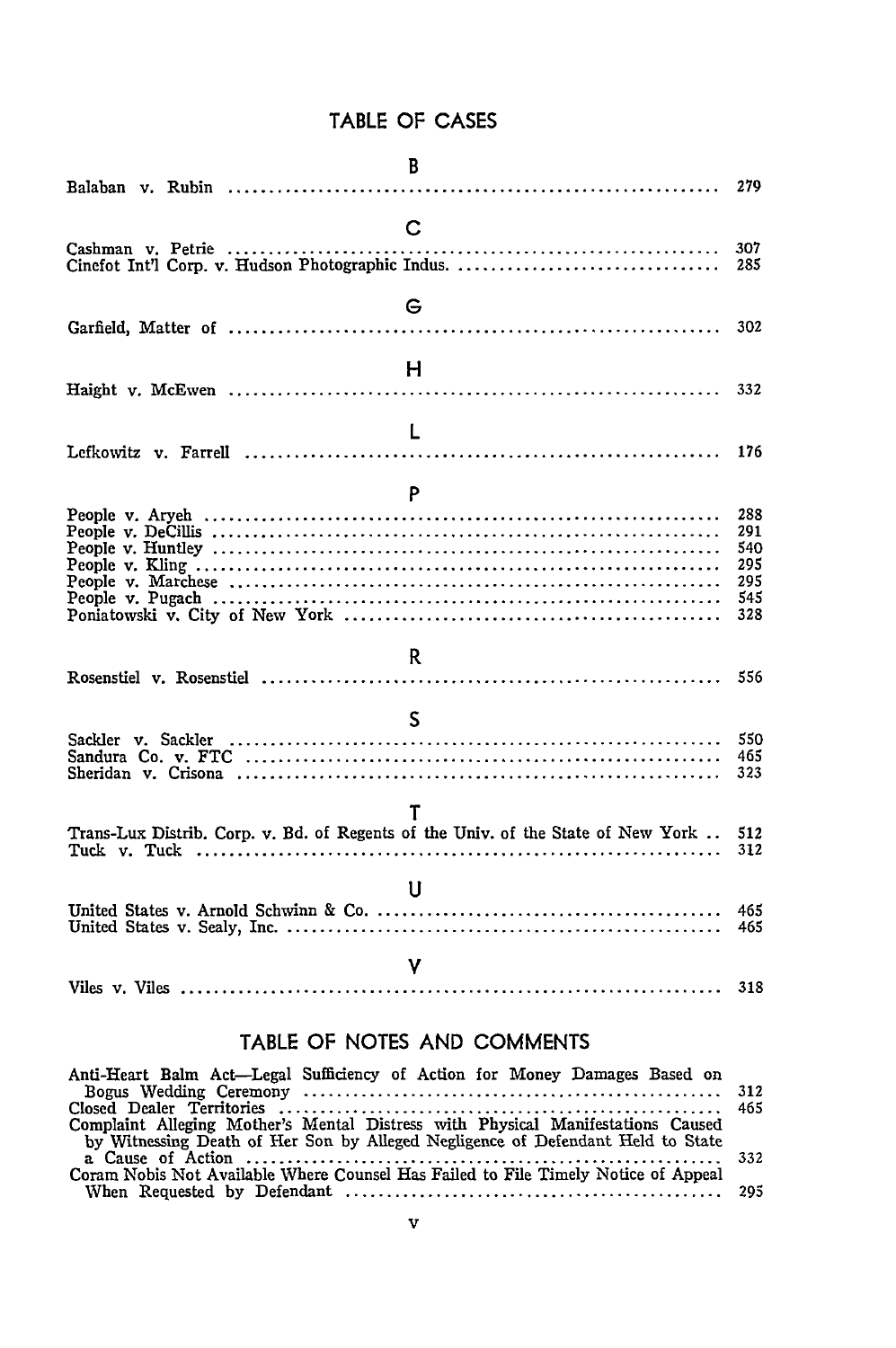| Court of Appeals Adopts New Procedure for Determining Voluntariness of Confessions    | 540. |
|---------------------------------------------------------------------------------------|------|
| Effect of Statute of Frauds on an Implied Contract                                    | 285. |
| Evidence Illegally Obtained by Private Parties Admissible in Civil Action             | 550  |
| Fellow Servant Rule Not a Valid Defense to Liability of City for Negligence of its    |      |
|                                                                                       | 328  |
| Finding of Guilt Beyond a Reasonable Doubt Does Not Require a Unanimous Verdict       | 291  |
|                                                                                       | 484  |
| Inclusion of Briefcase in "Frisk" Does Not Create a Constitutionally Protected Search | 545  |
| The Income Beneficiary of One Trust Which Shares Ownership in a Corporation with      |      |
| Another Trust Found to be an Incidental Beneficiary of the Latter Trust with No       |      |
|                                                                                       | 307. |
| Tudicial Extension of Absolute Privilege in Defamation                                | 323  |
| Negligent Infliction of Mental Distress: The Question of Bystander Recovery           | 499  |
|                                                                                       | 512  |
| Post-dated Check May be Criminal Offense Under § 1292-a of New York Penal Law         | 288  |
| Racial Factor May be Considered by School Board in Correcting Imbalance in New        |      |
|                                                                                       | 279  |
| Separation Agreement-Invalid Where Payments to Spouse Induced Divorce                 | 318  |
|                                                                                       | 176  |
|                                                                                       | 525. |
| Trial by Jury as of Right in Surrogate's Court—Available to Executors in Compulsory   |      |
|                                                                                       | 302  |
| Validity of Mexican Bilateral Divorce Decree Upheld Where Official Residence Re-      |      |
|                                                                                       | 556  |
|                                                                                       |      |

## TABLE **OF** ARTICLES

Ť

| APPEARANCE AND JURISDICTIONAL MOTIONS IN NEW YORK. Adolf Homburger and        |     |
|-------------------------------------------------------------------------------|-----|
| Joseph Lauter                                                                 | 374 |
| CIVIL RIGHTS AND THE LIMITS OF LAW. Paul Freund                               | 199 |
| THE COMMUNICATION INDUSTRY AND THE POLICY OF COMPETITION. Manley R. Irwin     | 256 |
| COMPULSORY CONCILIATION FOR NEW YORK? William B. Lawless                      | 457 |
| CONCERNING THE RESPONSIBILITY AND THE CRAFISMANSHIP OF THE JUDGE: A REVIEW    |     |
| OF JULIUS STONE's Legal System and Lawyers' Reasoning, IN THE LIGHT OF RECENT |     |
| CRITICISM OF THE SUPREME COURT. Jacob D. Hyman                                | 347 |
| DESEGREGATION OF THE SCHOOLS: THE PRESENT LEGAL SITUATION. Jacob D. Hyman and |     |
|                                                                               | 208 |
| ENFORCEMENT OF LAWS AGAINST DISCRIMINATION IN EMPLOYMENT. Sol Rabkin          | 100 |
| THE FEDERAL INTEREST IN EMPLOYMENT DISCRIMINATION: HEREIN THE CONSTITU-       |     |
| TIONAL SCOPE OF EXECUTIVE POWER TO WITHHOLD APPROPRIATED FUNDS. C. Clyde      |     |
|                                                                               | -1  |
| HINDSIGHT AND FORESIGHT ABOUT FEPC. John G. Feild                             | 16  |
| LEGAL EDUCATION IN ISRAEL: A VISITOR'S VIEW. Joseph Laufer                    | 232 |
| LOCAL CONTRACTS AND SUBCONTRACTS: THE ROLES OF CITY GOVERNMENT AND PRIVATE    |     |
|                                                                               | 140 |
| POPULAR MISCONCEPTIONS REGARDING POLICE INTERROGATIONS OF CRIMINAL SUSPECTS.  |     |
|                                                                               | 274 |
| PUBLICATION OF STATE ADMINISTRATIVE REGULATIONS-REFORM IN SLOW MOTION.        |     |
|                                                                               | 410 |
| THE RIGHT TO COUNSEL AND THE INDIGENT ACCUSED IN COURTS OF CRIMINAL JURISDIC- |     |
| TION IN NEW YORK STATE. Paul Ivan Birzon, Robert Kasanof, Joseph Forma        | 428 |
| SOME GENERAL OBSERVATIONS ON ADMINISTRATION OF STATE FAIR EMPLOYMENT PRAC-    |     |
|                                                                               | 114 |
| STATE AND LOCAL CONTRACTS AND SUBCONTRACTS, J. Edward Conway                  | 130 |
| SUPPLEMENTARY ACTIVITIES FOR STATE GOVERNMENTS SEEKING TO ELIMINATE DIS-      |     |
|                                                                               | 148 |
| TAILORING THE TECHNIQUES TO ELLMINATE AND PREVENT EMPLOYMENT DISCRIMINA-      |     |
|                                                                               | 79  |
| TWENTY YEARS OF STATE FAIR EMPLOYMENT PRACTICE COMMISSIONS: A CRITICAL        |     |
| ANALYSIS WITH RECOMMENDATIONS. Herbert Hill                                   | 22  |
| VOCATIONAL TRAINING TO IMPROVE JOB OPPORTUNITIES FOR MINORITY GROUPS. John    |     |
|                                                                               | 151 |
|                                                                               |     |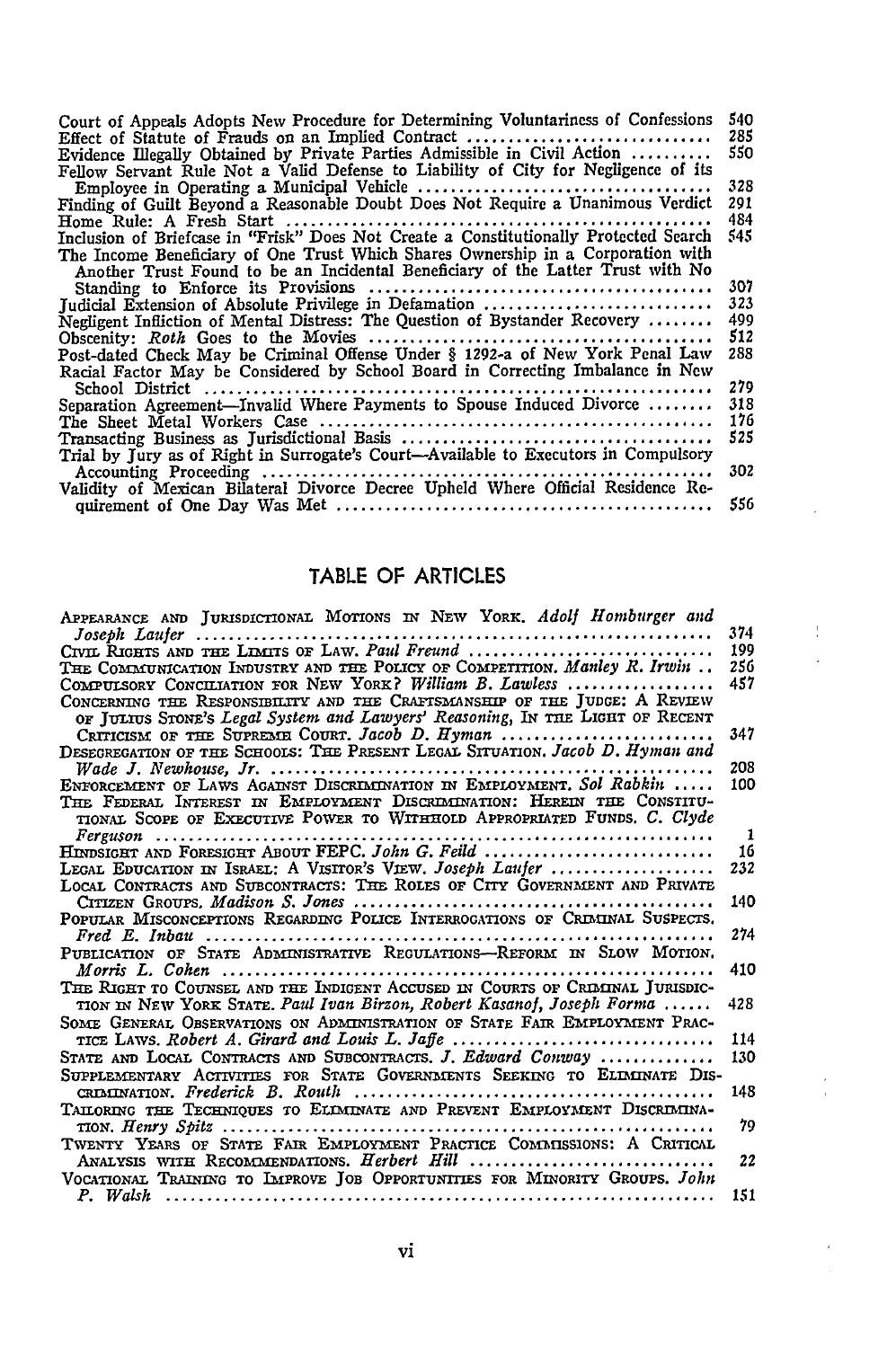## TABLE OF **AUTHORS AND** REVIEWERS

| BIRZON, PAUL I., ROBERT KASANOF AND JOSEPH FORMA. The Right To Counsel and The                                  |     |
|-----------------------------------------------------------------------------------------------------------------|-----|
| Indigent Accused In Courts of Criminal Jurisdiction In New York State                                           | 428 |
| BROOKS, GEORGE W. Comment On Part II of Toward Equal Opportunity In                                             | 124 |
| $Em$ bloyment<br>.<br>COHEN, MORRIS L. Publication of State Administrative Regulations--Reform In Slow          |     |
| Motion                                                                                                          | 410 |
| CONWAY, J. EDWARD. State And Local Contracts And Subcontracts                                                   | 130 |
| CULBERSON, GEORGE. Comment On Part III of Toward Equal Opportunity In                                           | 170 |
| FIELD, JOHN G. Hindsight And Foresight About FEPC                                                               | 16  |
| FERGUSON, C. CLYDE. The Federal Interest In Employment Discrimination: Herein The                               |     |
| Constitutional Scope Of Executive Power To Withhold Appropriated Funds                                          | 1   |
| FINE, MEYER, Comment On Part III of Toward Equal Opportunity In Employment                                      | 165 |
|                                                                                                                 | 199 |
| GIRARD, ROBERT A. AND LOUIS L. JAFFE. Some General Observations On Administration                               |     |
| GOULD, WESLEY L. Falk: The Role of Domestic Courts In The International Legal                                   | 114 |
|                                                                                                                 | 338 |
| HILL, HERBERT. Twenty Years Of State Fair Employment Practice Commissions: A                                    |     |
|                                                                                                                 | 22  |
| HOMBURGER, ADOLF AND JOSEPH LAUFER. Appearance and Jurisdictional Motions                                       |     |
|                                                                                                                 | 374 |
| HYMAN, JACOB D. Concerning the Responsibility and the Craftsmanship of the Judge:                               |     |
| A Review of Julius Stone's "Legal System and Lawyers' Reasoning," in the Light of                               | 347 |
| Recent Criticism of the Supreme Court<br>HYMAN, JACOB D. AND WADE J. NEWHOUSE. Desegregation of The Schools-The |     |
|                                                                                                                 | 208 |
|                                                                                                                 |     |
| Susbects                                                                                                        | 274 |
| IRWIN, MANLEY R. The Communication Industry And The Policy Of Competition                                       | 256 |
| TONES, MADISON S. Local Contracts And Subcontracts: The Roles Of City Government                                |     |
|                                                                                                                 | 140 |
| LAUFER, JOSEPH. Legal Education In Israel: A Visitor's View                                                     | 232 |
| LAWLESS, WILLIAM B. Compulsory Conciliation For New York?                                                       | 457 |
| PAULSEN, MONRAD. Wootton: Crime And The Criminal Law $\ldots \ldots \ldots \ldots \ldots \ldots$                | 562 |
| POLLAK, LOUIS H. Comment On Part I of Toward Equal Opportunity In Employment                                    | -70 |
| RABRIN, SOL. Enforcement Of Laws Against Discrimination In Employment                                           | 100 |
| ROBINSON, JOSEPH B. Comment On Part II of Toward Equal Opportunity In Employ-<br>$ment$ ,                       | 121 |
| ROUTH, FREDERICK, B. Supplementary Activities For State Governments Seeking To                                  | 148 |
|                                                                                                                 | 189 |
| SIMMONS, PETER, Chapin: The American Law Of Treason                                                             | 343 |
| SPITZ, HENRY. Tailoring The Techniques To Eliminate And Prevent Employment                                      |     |
| Discrimination<br>TURNER, KATHRYN. The Law Practise Of Alexander Hamilton. Documents And                        | 79  |
| $Commentary.$ Vol. $I$ , $\ldots$ , $\ldots$                                                                    | 564 |
| WALSH, JOHN P. Vocational Training To Improve Job Opportunities For Minority                                    |     |
| Groups<br>.                                                                                                     | 151 |

## TABLE **OF** BOOKS REVIEWED

| CHAPIN: THE AMERICAN LAW OF TREASON. Peter Simmons  343                    |  |
|----------------------------------------------------------------------------|--|
| FALK: THE ROLE OF DOMESTIC COURTS IN THE INTERNATIONAL LEGAL ORDER, Wesley |  |
|                                                                            |  |
| GOEBEL (EDITOR): THE LAW PRACTISE OF ALEXANDER HAMILTON, DOCUMENTS AND     |  |
|                                                                            |  |
| SILBERMAN: CRISIS IN BLACK AND WHITE. Herman Schwartz  189                 |  |
| STONE: LEGAL SYSTEM AND LAWYERS' REASONING. Jacob D. Hyman  347            |  |
| WOOTTON: CRIME AND THE CRIMINAL LAW. Monrad G. Paulsen  562                |  |